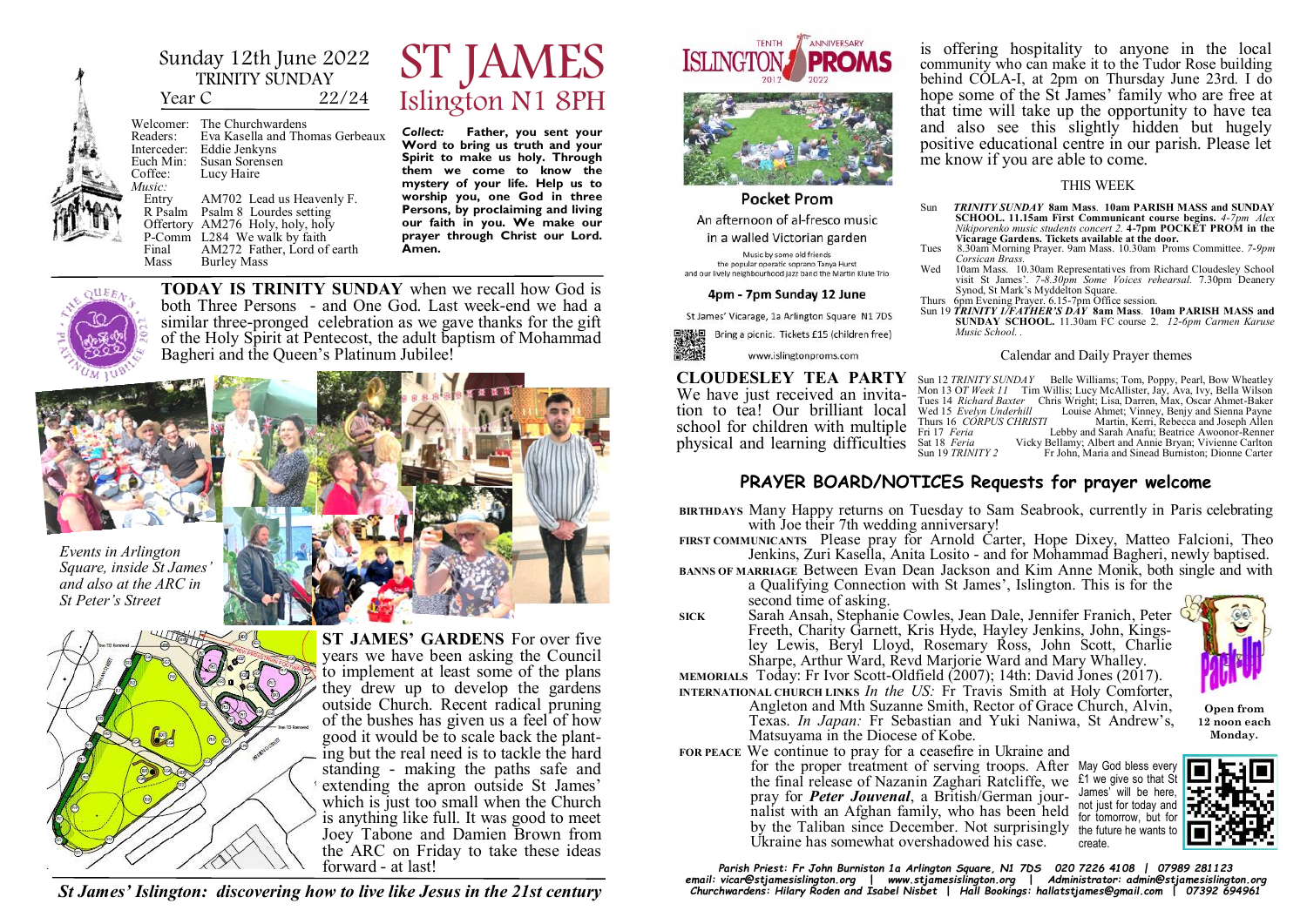## PARISH MASS FOR TRINITY SUNDAY 2022

*Entry Hymn:* **AM702 Lead us, heavenly Father, lead us Fig. Mannheim1** 

*Lead us, heavenly Father, lead us o'er the world's tempestuous sea; guard us, guide us, keep us, feed us, for we have no help but thee; yet possessing every blessing, if our God our Father be.*

*Saviour, breathe forgiveness o'er us: all our weakness thou dost know; thou didst tread this earth before us, thou didst feel its keenest woe; lone and dreary, faint and weary, through the desert thou didst go.*

*Spirit of our God descending, fill our hearts with heavenly joy, love with every passion blending, pleasure that can never cloy: this provided, pardoned, guided,* **nothing can our peace destroy. Conservery** (Words: I H Newman)

## **The Greeting**

In the name of the Father, and of the Son, and of the Holy Spirit. **Amen.**

Grace, mercy and peace from God our Father and the Lord Jesus Christ be always with you. **And also with you.** 

*Words of welcome or introduction may be said*

### **Words of Preparation**

**Almighty God, to whom all hearts are open, all desires known, and from whom no secrets are hidden: cleanse the thoughts of our hearts by the inspiration of your Holy Spirit, that we may perfectly love you, and worthily magnify your holy name; through Christ our Lord. Amen.** 

# PARISH MASS for Trinity Sunday June 12th 2022

as streamed from St James' Church Islington N1

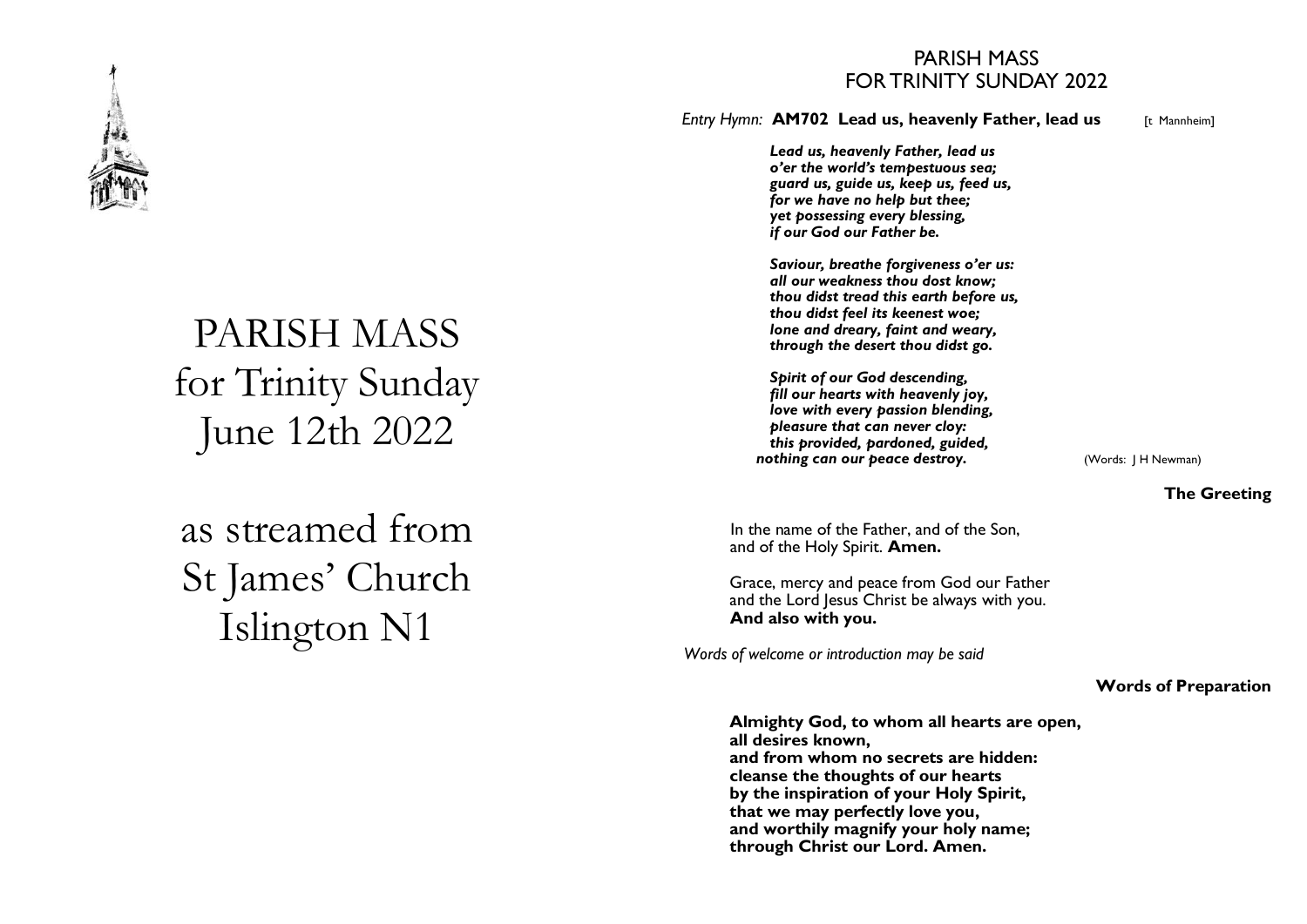**Almighty God, our heavenly Father, we have sinned against you and against our neighbour in thought and word and deed, through negligence, through weakness, through our own deliberate fault. We are truly sorry and repent of all our sins. For the sake of your Son Jesus Christ, who died for us, Forgive us all that is past, and grant that we may serve you in newness of life to the glory of your name. Amen.** 

Almighty God , who forgives all those who truly repent, have mercy upon us, pardon and deliver us from all our sins, confirm and strengthen us in all goodness, and keep us in life eternal; through Jesus Christ our Lord. **Amen,**

#### **Gloria**

*Glory to God in the highest, and peace to his people on earth.*

*Lord God, heavenly King, almighty God and Father, we worship you, we give you thanks, we praise you for your glory.* 

*Lord Jesus Christ, only Son of the Father, Lord God, Lamb of God, you take away the sins for the world: have mercy on us; you are seated at the right hand of the Father: receive our prayer.*

*For you alone are the holy One, you alone are the Lord, you alone are the Most High, Jesus Christ, with the Holy Spirit, in the glory of God the Father. Amen.* 

#### **Collect**

**Eternal and glorious God, you sent Jesus to bring us truth and the Spirit to make us holy: draw us more deeply into your divine life, that we may serve you before all things through the undying love of your Son and in the power and unity of the Comforter; for you are God, now and for ever. Amen.** 

*1st Reading:* (Proverbs 8: 1-4, 22-31) Does not wisdom call, and does not understanding raise her voice? On the heights, beside the way, at the crossroads she takes her stand; beside the gates in front of the town, at the entrance of the portals she cries out: 'To you,  $\overline{O}$  people, I call, and my cry is to all that live. The Lord created me at the beginning of his work, the first of his acts of long ago. Ages ago I was set up, at the first, before the beginning of the earth. When there were no depths I was brought forth, when there were no springs abounding with water. Before the mountains had been shaped, before the hills, I was brought forth - when he had not yet made earth and fields, or the world's first bits of soil. When he established the heavens, I was there, when he drew a circle on the face of the deep, when he made firm the skies above, when he established the fountains of the deep, when he assigned to the sea its limit, so that the waters might not transgress his command, when he marked out the foundations of the earth, then I was beside him, like a master worker; and I was daily his delight, rejoicing before him always, rejoicing in his inhabited world and delighting in the human race.

This is the Word of the Lord. **Thanks be to God.** 

*We stay sitting for the Responsorial Psalm:* **Psalm 8**



O Lord, how excellent is your name in all the earth; you have set your glory throughout the world! On the lips of children you are praised, you silence the foe and the rebel. **(R)**

When I see the heavens, the work of your hands, the moon and the stars which you have arranged; what we are that you should keep us in mind, men and women that you care for us? **(R)**

Yet you have made us little less than gods; with glory and honour you have crowned us; gave us power over the works of creation; put all things under our feet. **(R)**

Give glory to the Father Almighty, to his Son Jesus the Lord, to the Spirit who dwells in our hearts, both now and for ever. Amen. (**R)**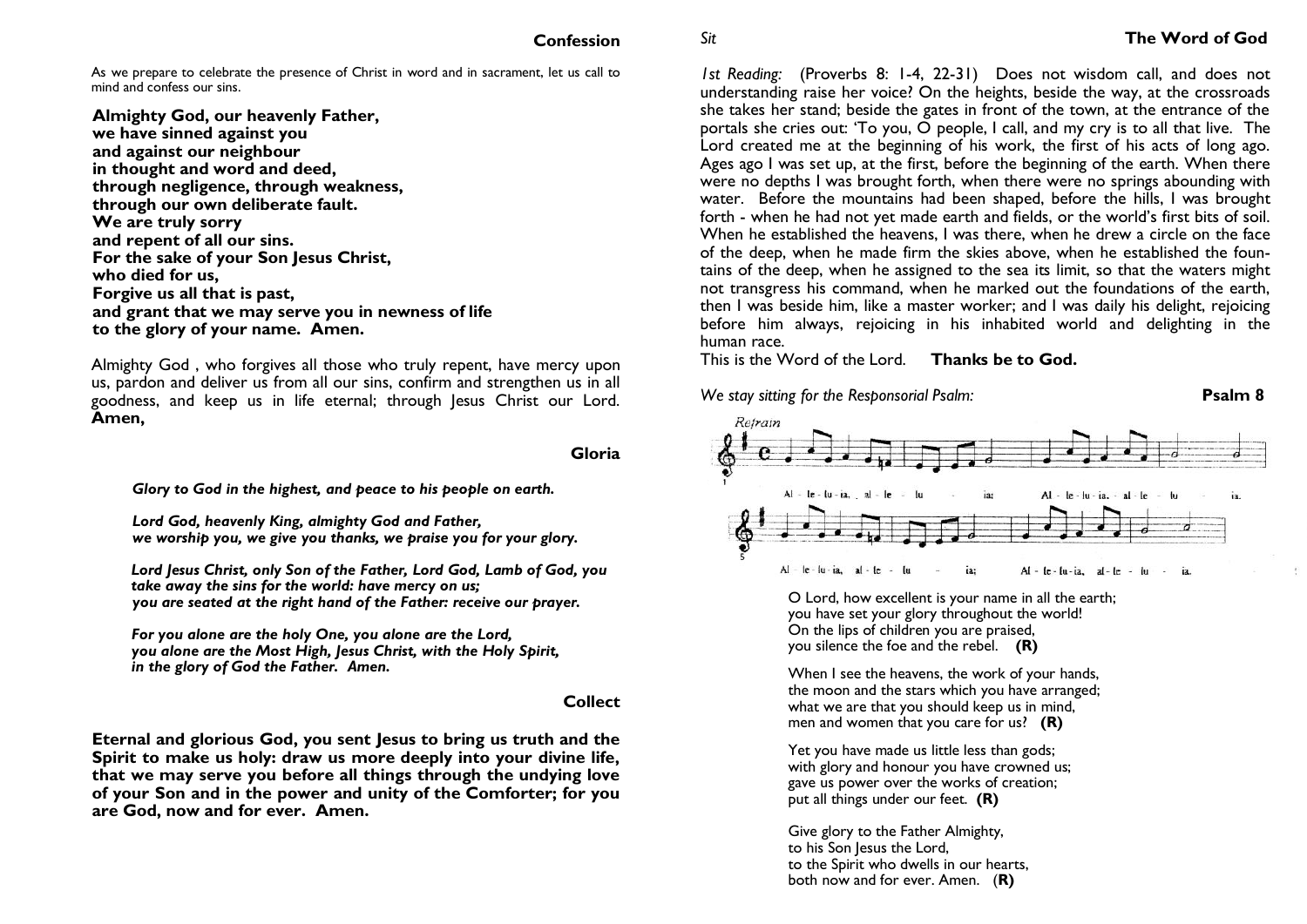*2nd Reading:* (Romans 5: 1-5) Since we are justified by faith, we have peace with God through our Lord Jesus Christ, through whom we have obtained access to this grace in which we stand; and we boast in our hope of sharing the glory of God. And not only that, but we also boast in our sufferings, knowing that suffering produces endurance, and endurance produces character, and character produces hope, and hope does not disappoint us, because God's love has been poured into our hearts through the Holy Spirit that has been given to us. This is the Word of the Lord. **Thanks be to God.** 

*A short time of silence follows as we reflect on all we have heard.* 

Let us stand and welcome the Gospel.

#### **Gospel Acclamation**

*We sing together:*



*We say together:*

**Glory to the Father, and to the Son and to the Holy Spirit; as it was in the beginning is now and shall be for ever.** 

*We sing once more: Alleluia, alleluia...*

**Gospel**

The Lord be with you. **And also with you.**  Hear the Gospel of Our Lord Jesus Christ according to John **Glory to you, O Lord**

(St John 16: 12-15) Jesus said, 'I still have many things to say to you, but you cannot bear them now. When the Spirit of truth comes, he will guide you into all the truth; for he will not speak on his own, but will speak whatever he hears, and he will declare to you the things that are to come. He will glorify me, because he will take what is mine and declare it to you. All that the Father has is mine. For this reason I said that he will take what is mine and declare it to you. '

This is the Gospel of the Lord **Praise to you, O Christ.** 

**We believe in one God, the Father almighty, maker of heaven and earth, of all that is, seen and unseen.** 

We believe in one Lord, Jesus Christ, **the only Son of God, eternally begotten of the Father. God from God, light from light, true God from true God, begotten not made, of one Being with the Father; though him all things were made.**

**For us and for our salvation, he came down from heaven; was incarnate from the Holy Spirit and the Virgin Mary and was made man.** 

**For our sake he was crucified under Pontius Pilate; he suffered death and was buried.**

**On the third day he rose again in accordance with the Scriptures; he ascended into heaven and is seated at the right hand of the Father.**

**He will come again with glory to judge the living and the dead, and his kingdom will have no end.** 

**We believe in the Holy Spirit, the Lord, the giver of life, who proceeds from the Father and the Son, who with the Father and the Son is worshipped and glorified, who has spoken through the prophets.** 

**We believe in one holy catholic and apostolic Church. We acknowledge one baptism for the forgiveness of sins. We look for the resurrection of the dead, and the life of the world to come. Amen.** 

### **The Intercessions**

*At the end:*

Merciful Father, **accept these prayers for the sake of your Son, our Saviour Jesus Christ. Amen.** 

*Stand* **The Peace**

The peace of the Lord be always with you. **And also with you.**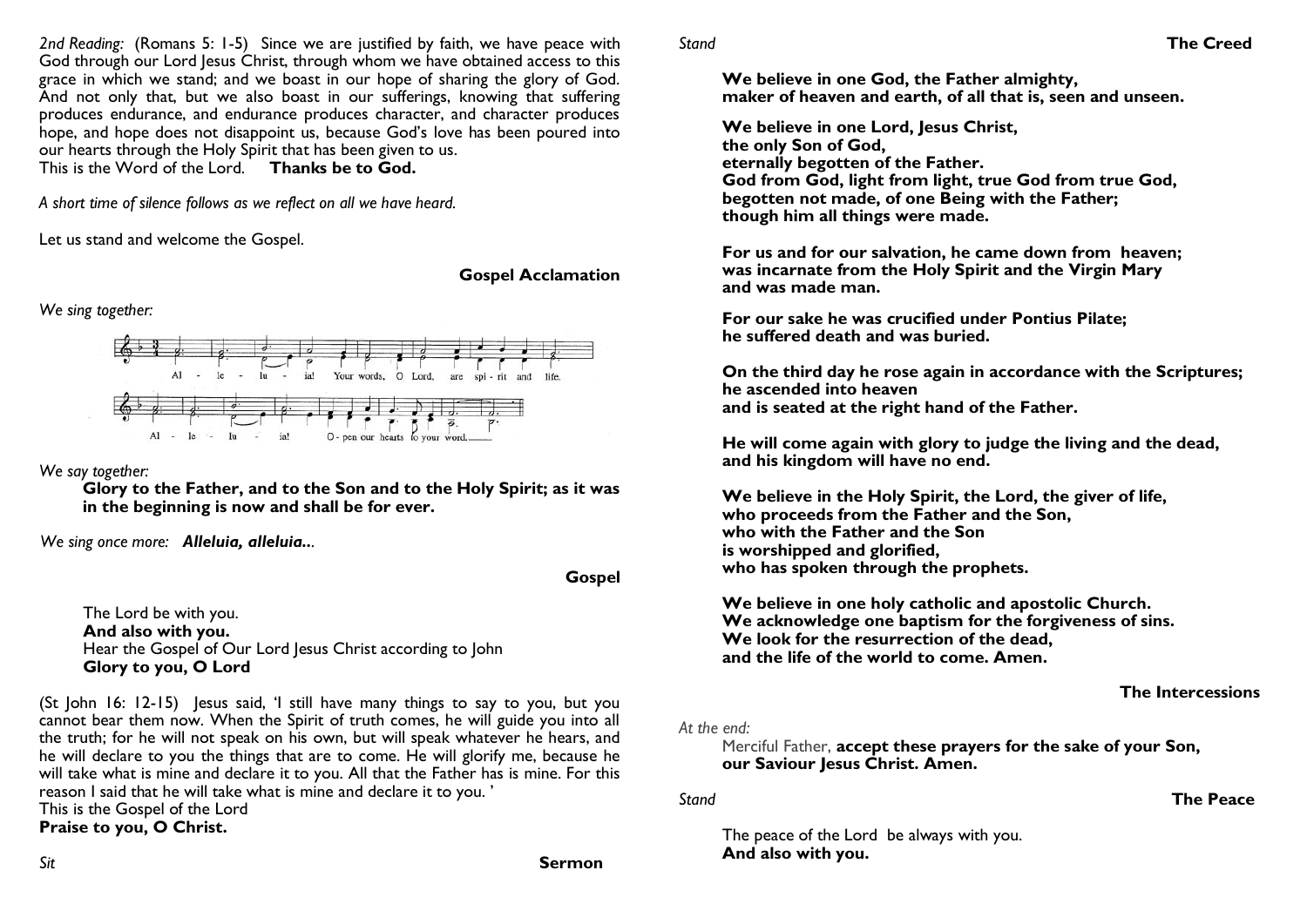*Holy, holy, holy, Lord God Almighty! early in the morning our song shall rise to thee; Holy, holy, holy! Merciful and mighty! God in three Persons, bless***è***d Trinity!*

*Holy, holy, holy! All the saints adore thee, casting down their golden crowns around the glassy sea; cherubim and seraphim falling down before thee, which wert, and art, and evermore shalt be.*

*Holy, holy, holy! Though the darkness hide thee, though the eye of sinful man thy glory may not see, only thou art holy, there is none beside thee perfect in power, in love and purity.*

*Holy, holy, holy! Lord God Almighty! All thy works shall praise thy name, in earth and sky and sea. Holy, holy, holy! Merciful and mighty! God in three persons, bless***è***d Trinity!* (Words: Reginald Heber)

#### **Remain standing Community Community Community Community Community Community Community Community Community Community Community Community Community Community Community Community Community Community Community Community Commu**

Blessed are you, Lord, God of all creation. Through your goodness we have this bread to offer, which earth has given and human hands have made. It will become for us the bread of life. **Blessed be God for ever.** 

Blessed are you, Lord, God of creation. Through your goodness we have this wine to offer, Fruit of the vine and work of human hands. It will become our spiritual drink. **Blessed be God for ever.** 

Pray, my friends, that our thanksgiving may be acceptable to God, the almighty Father.

**May the Lord accept this sacrifice from our hands for the praise and glory of his name, for our good, and the good of all his Church.** 

Living God, receive all we offer you this day. Grant that hearing your word and responding to your Spirit, we may share in your divine life. We ask this in the name of Jesus Christ the Lord. **Amen.** 

The Lord be with you. **And also with you. We lift them to the Lord.** Let us give thanks to the Lord our God. **It is right to give thanks and praise.**

It is truly right and just, our joy and our salvation, always and everywhere to give you thanks, Lord, holy Father, almighty and eternal God.

Out of nothing you created everything that exists, on earth and in heaven and by the breath of life you sustain every living creature.

Even more wonderfully you reveal yourself as the Holy Trinity, three persons so united in purpose that you are One.

Open, we pray, our lives to yours so that we may mirror the closeness of your relationship with one another in your most perfect union of love.

And so with the angels and archangels, and with all the powers of heaven, we glorify your holy name in this, their ageless hymn of praise:



#### *Sit or kneel*

Source of our health and wholeness,

healer of body, mind and spirit, we bring before you the darkness of our world, and the pain and suffering of your people.

We seek to be healed and made whole;

we seek to be reconciled.

We ask you to awaken anew in our hearts the empowering grace of your abundant Spirit, that he may infuse these gifts of bread and wine with the transforming energy of life, to nourish and sustain us in our time of need.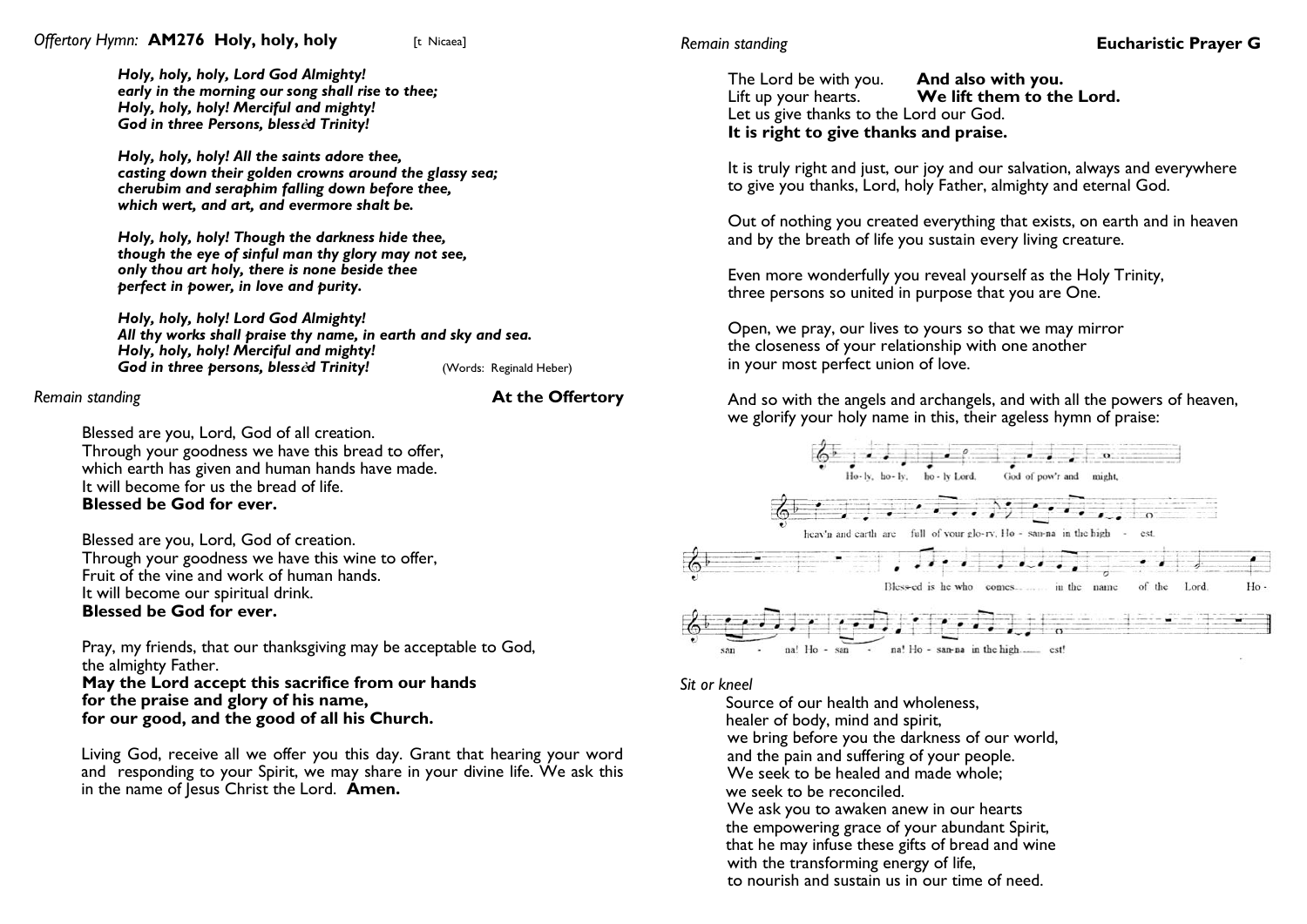For on the night before he died, he came to supper with his friends, and taking bread, he gave you thanks. He broke it and gave it to them, saying: Take, eat; this is my body which is given for you; do this in remembrance of me.

At the end of supper, taking the cup of wine, he gave you thanks, and said: Drink this, all of you, this is my blood of the new covenant, which is shed for you and for all for the forgiveness of sins. Do this as often as you drink it, in remembrance of me.

### Christ is the bread of life:

**When we eat this bread and drink this cup, we proclaim your death, Lord Jesus, until you come in glory.**

Father, we plead with confidence his sacrifice made once for all upon the cross; we remember his dying and rising in glory, and we rejoice that he intercedes for us at your right hand.

Pour out your Holy Spirit as we bring before you these gifts of your creation; may they be for us the body and blood of your dear Son.

As we eat and drink these holy things in your presence, form us into the likeness of Christ, and build us into a living temple to your glory.

Bring us at the last with Mary the Mother of God, St James, St Peter and all the saints to the vision of that eternal splendour for which you have created us, through Jesus Christ, our Lord:

by him, with him, and in him, with all who stand before you in earth and heaven, we worship you, Father almighty, in songs of everlasting praise:

#### $\mathbf{r}$  ,  $\mathbf{r}$

 $\cdot \cdot \cdot \cdot$ 

Bless-ing and hon-our and glo-ry and power

be yours for ev-er and ev-er. A-men.

As our Saviour taught us, so we pray:

**Our Father, who art in heaven, hallowed be thy name; thy kingdom come; thy will be done; on earth as it is in heaven. Give us this day our daily bread, and forgive us our trespasses, as we forgive those who trespass against us. And lead us not into temptation; but deliver us from evil. For thine is the kingdom, the power and the glory, for ever and ever. Amen.** 

#### **Fraction**

We break this bread to share in the Body of Christ **Though we are many, we are one body, because we all share the one bread.** 

#### **Agnus Dei**



#### **Invitation**

Draw near with faith, receive the Body of our Lord Jesus Christ which was broken for you, and his blood which was shed for you. Eat and drink in remembrance that he died for you and feed on him in your hearts with thanksgiving; for this is the Lamb of God who takes away the sin of the world.

Happy are those who are called to his Supper. **Lord, I am not worthy to receive you, but only say the word and I shall be healed.** 

#### *it* **After Communion**

#### *After Communion:* **L284 We walk by faith**

*We walk by faith and not by sight: no gracious words we hear of him who spoke, as none e'er spoke, but we believe him near.*